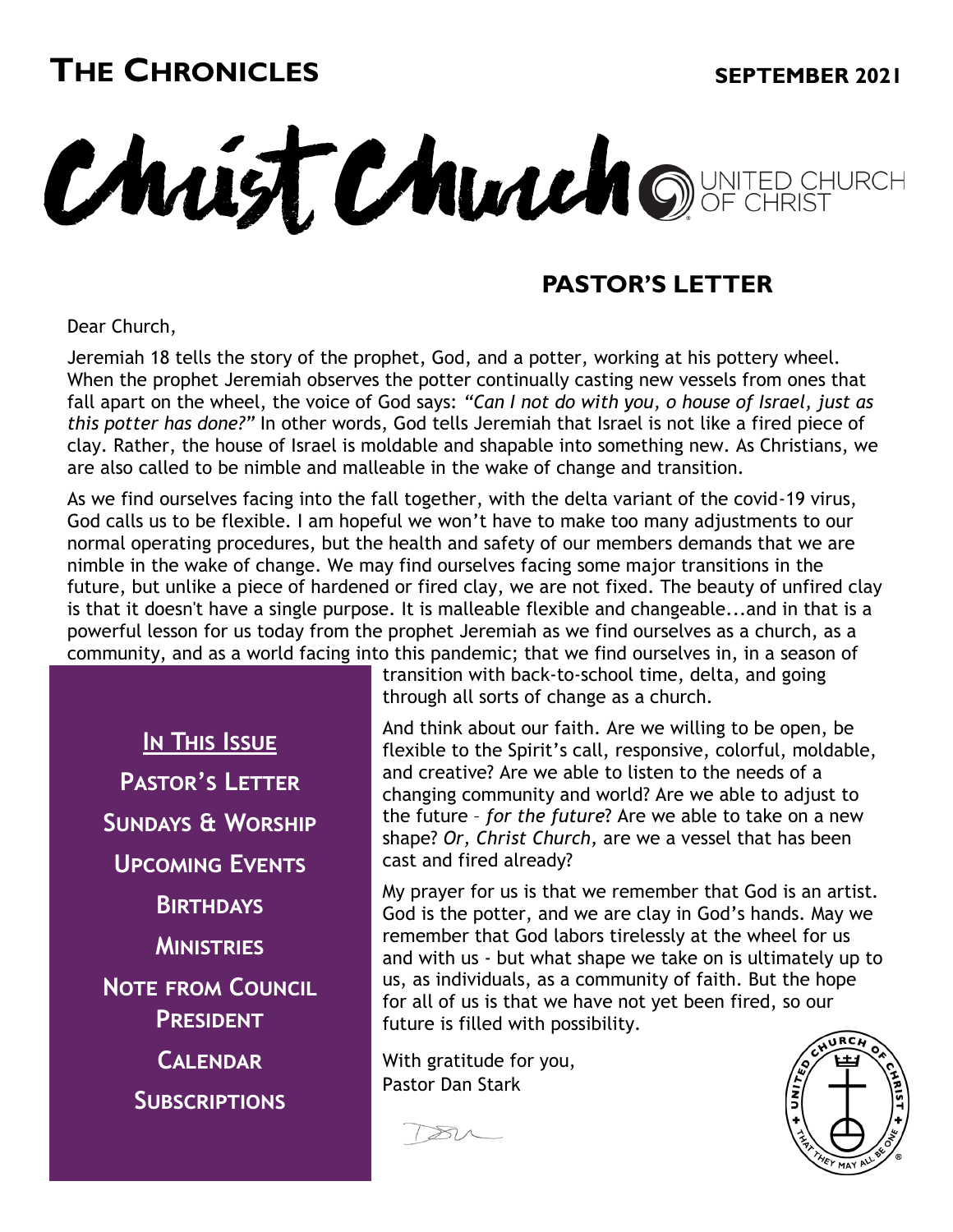# **RALLY SUNDAY POT LUCK LUNCH SUNDAY, SEPTEMBER 12TH!**

Please join us on Sunday, September 12th, as we gather after worship for a casual Pot Luck Lunch in the Fellowship Hall. You may bring a main dish to pass, a salad, a pasta, a vegetable, a snack, a dessert (please!), a beverage, or anything you would like. We ask that you bring your food to the church kitchen before the church service, if possible, so that our crew of servers can have time to gather it all in. Speaking of the crew, would you be so kind as to help set up, serve or clean up? We sure would appreciate any help you could offer. See Pam Kothrade (414-321-4853) for details or more info.



CHURCH COUNCIL MEETING SEPTEMBER 21ST 7PM



#### **ONLINE GIVING IS STILL AVAILABLE**

It's as easy as clicking the donate button here!

Or, go to the church website and click on the donate button at [www.uccmke.org/donate.](https://www.uccmke.org/donate)  Feel free to contact [Pastor Dan a](mailto:dan_stark@att.net)t [pastor@uccmke.org](mailto:pastor@uccmke.org) or Paula at [office@uccmke.org](mailto:office@uccmke.org) for assistance. Thank You!

#### **DIVINE INTERVENTION**

SHARE OUR SUPPERS

Please help fill up the Friday dates as building reps for DI-SOS. Only one week is covered through September and October at this time. It's a mere 1½ hour time commitment.

Set up approx. 4:45 pm

Tear down 6:00 pm

Finish 6:15 pm

I am always willing to train anyone wishing to participate in this ministry. You will be amazed at seeing 45 hot meals distributed in about 15 minutes each Friday evening! The pandemic is waning, but the effects still linger in the Bay View community. Contact me at jameswick73@gmail.com or 414-614-2612 ~Jim Wick

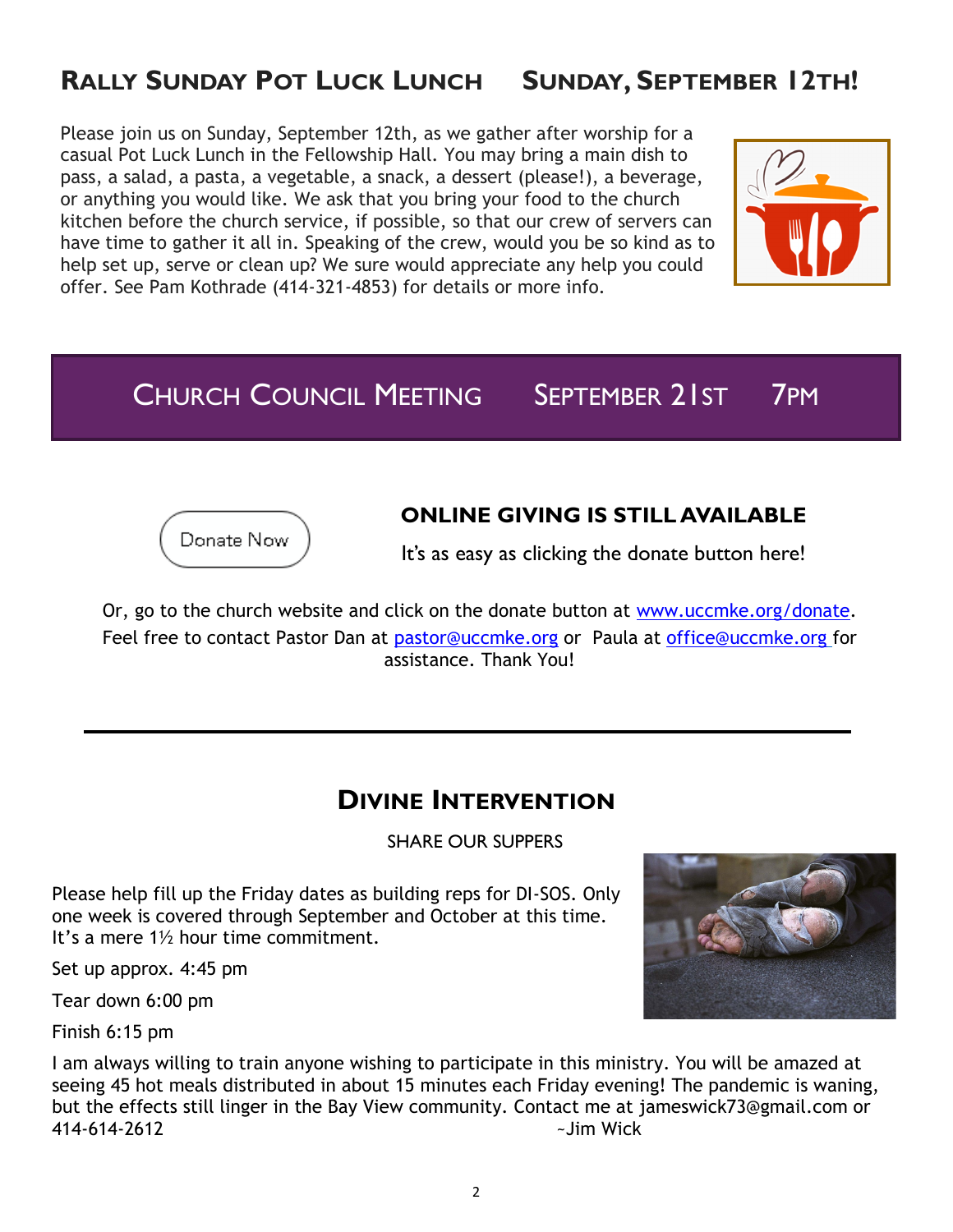# **SEPTEMBER SERVANT LEADERS**

#### **LITURGISTS**

9/5: Andy Oren 9/12: Doris Mayeshiba 9/19: Jim Wick 9/26: Andy Oren

#### **USHERS**

9/5: Ben, Chelsea, Joe, Fred 9/12: Chuck, Joe, Fred 9/19: Ronelle, Danette, Joe, Fred, Randene 9/26: Ronelle, Danette, Joe, Fred

#### **SEPTEMBER 3 Rebecca Berger Bradley Bingheim Ryan Gaeth Lynn Schmeling**

**SEPTEMBER 6 Ella Malecki**

**SEPTEMBER 8 Chayse Fritsch**

**SEPTEMBER 9 Tiffany Buell**

**SEPTEMBER 11 Charlotte Stark**

**SEPTEMBER 13 Marian Witter**

**SEPTEMBER 15 David Hansen**

**SEPTEMBER 17 Jack Tremarello**

**SEPTEMBER 19 Jill Unglaub**

**SEPTEMBER 20 Patricia Popp**

**SEPTEMBER 21 Brad Boyle Melissa Wells-Nyklewicz**

**SEPTEMBER 22 Robert Fine Elias Franco**

**SEPTEMBER 23 Jean Flynn Madeline Norton**

**SEPTEMBER 26 Thad Spidell**

**SEPTEMBER 28 Kathy Stouff**



#### **SIGN UP: WEEKLY NEWSLETTER**

If you're interested in receiving the *Christ Church Weekly*, please contact Paula, the [Church](mailto:christ-church@att.net)  [Administrator \(](mailto:christ-church@att.net)office@uccmke.org) to be added to the list (414-481-3530).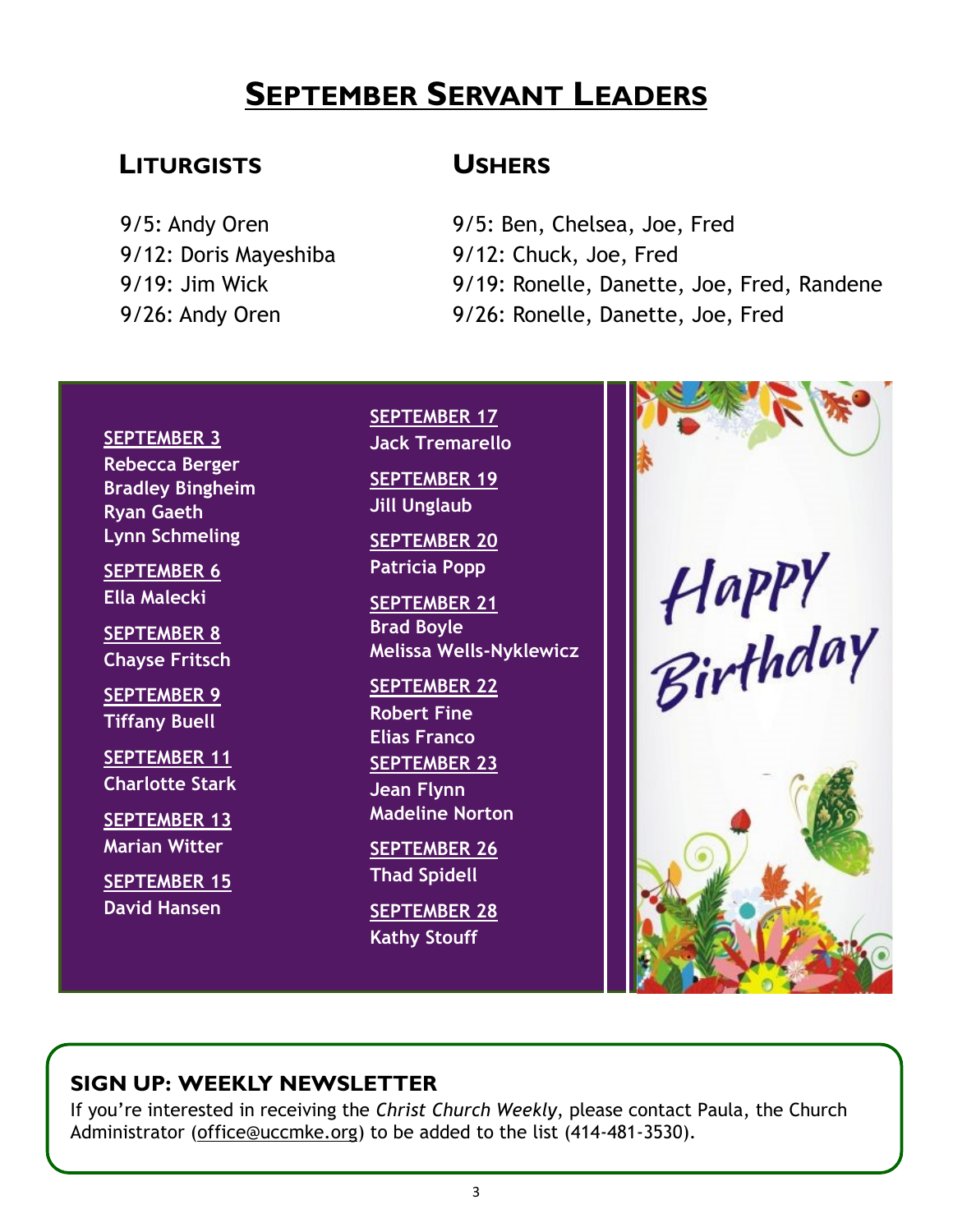

# CHRIST CHURCH BOOK CLUB

We are excited to resume our Christ Church Book Club. Our next meeting will be October 24th, 2021. We will meet at 11:00am in the Fellowship Hall to discuss *Cutting For Stone* by Abraham Verghese.

All Christ Church members, as well as family or friends, are welcome to join us. You can get this book at the library, book store, or online. We look forward to an interesting discussion and fellowship time. If you have any questions please contact us.

Thanks,

Debbie Hansen, Mary Ann Mowery

#### **SHARE AND CARE LIST**

The Social Concerns Committee sends mailings or delivers baskets several times a year to church members on the Share and Care List. These are members who have medical issues limiting their ability to attend church or are undergoing extended rehab. This allows them to feel connected to Christ Church and also know that we are praying for them. If you are aware of a church member who should be included on the list please let the Social

Concerns Committee know. We would appreciate information as to their status and how long they might remain on the list.

Thanks,

Debbie Hansen, Mary Ann Mowery, Sara Rogers, Randene Wick





We are starting up the crochet group again. We will be meeting the 2nd and 4th Saturdays of every month starting in September. Anyone who is interested in joining or learning how is more than welcomed to come on down. The time is from 10am until 12pm, with all the coffee you can drink. It doesn't matter what your age is, anyone can learn. I have taught all age groups from 10 through 90. If interested please see Ken Klockow.

Ken Klockow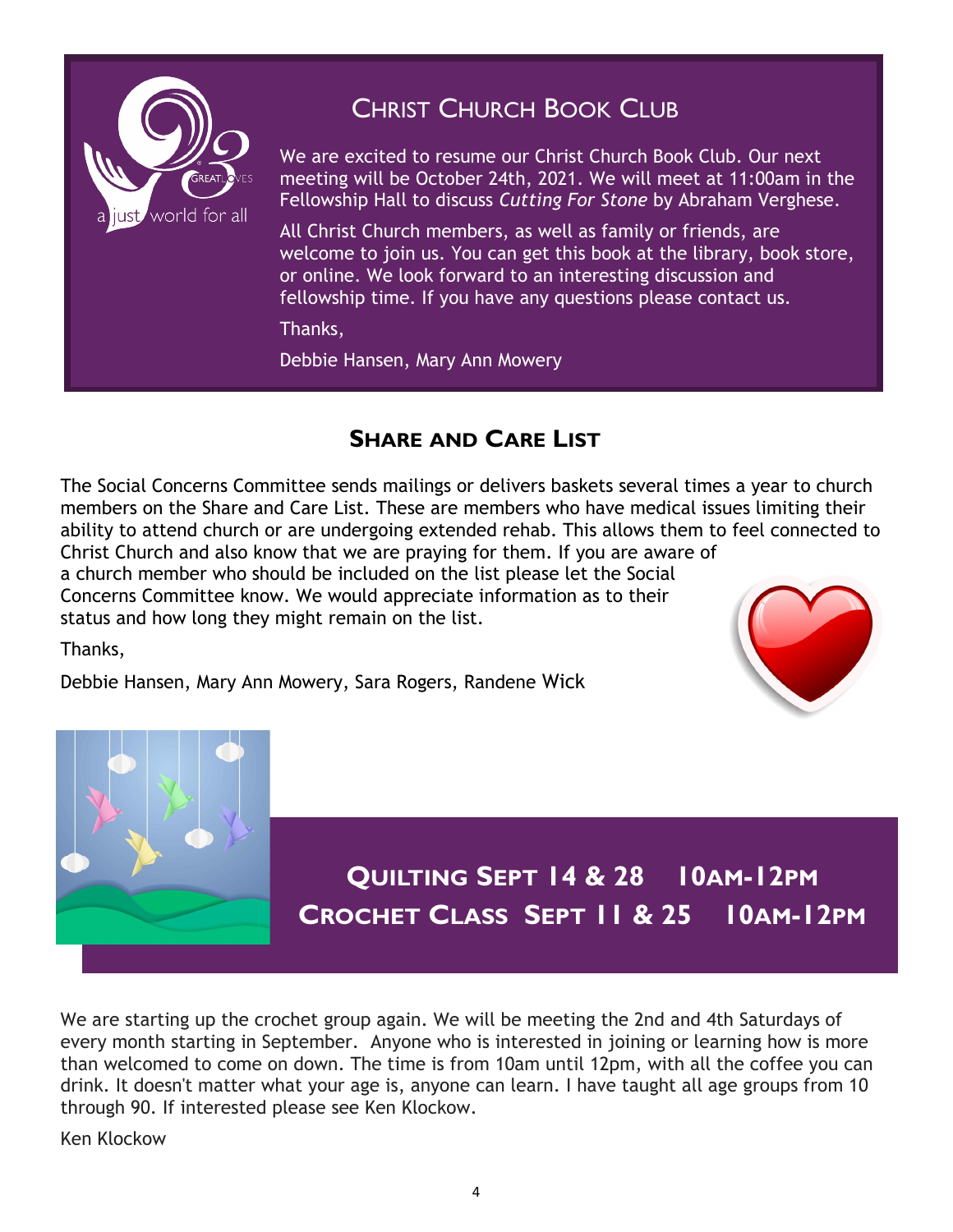

# **MUSIC CORNER**

What a joy it is to hear you singing! Even if you are a timid singer or even if you don't know the hymns very well, you still sing out and sound great! When you join your voices with others, whether it be in music or in prayer, God is with you. I am reminded of the Bible passage from Matthew 18:20, "For

where two or three are gathered together in My name, I am there in the midst of them." What a glorious thing it is to experience the presence of God while singing His praises!

The Handbell Choir has been playing for a few months now. Won't you consider joining us? Two rehearsals per month and one Sunday performance per month. It's easy!

Our Choir and Praise Team is not starting up quite yet. We are still being cautious and conservative at this time. We pray we can sing together again in the near future. Keep your fingers crossed!

Keep on singin' in those pews!

Pam Kothrade/Music Director



# FOODWALK COIN DRIVE BAY VIEW COMMUNITY CENTER

Hi everyone,

Some members will remember when Christ Church was involved in the CROP (Communities Responding to Overcome Poverty) Walk. That walk was always scheduled for what turned out to be a beautiful Sunday fall afternoon at the lakefront. A large gathering of walkers would meet, pray, and enjoy the conversations created while walking to raise money to help overcome poverty.

The CROP Walk has now been replaced by many communities creating their own opportunities for people to get involved locally by donating to worthwhile charities. One of those opportunities has come to us from the Bay View Community Center, our longtime community connection, just a few blocks east on Oklahoma Avenue.

When you exit the Sanctuary, there is a rather large and empty plastic jar with a very colorful sticker on it inviting you to donate "coins" (let's use that "coins" description as generic meaning money, hopefully paper money) so that we can share the blessings we have with our neighborhood. Please consider donating generously and often. We will only have this opportunity through Rally Sunday, September 12<sup>th</sup>.

Pam and Dean Kothrade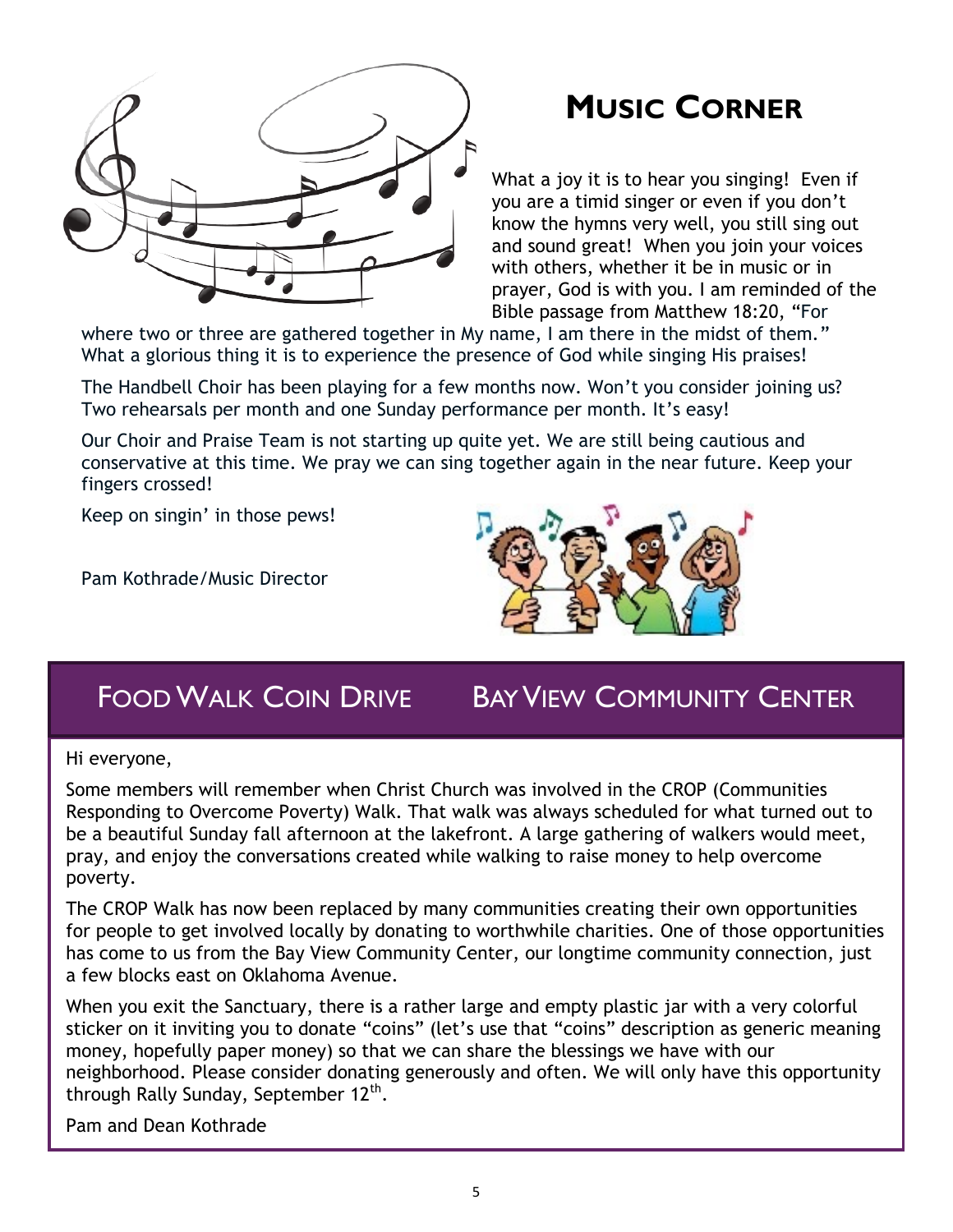#### **Note from the Council President**

When you see medical and technological advances that are truly remarkable, is your first response how smart mankind has gotten, or how incredibly superior we are? When I see all the advances that have been made, the first thing I think is wow, look at all the benefits available to us that were unknown previously and thank God we have been given the ability to see, understand, and use those benefits. It may sound odd, but I believe the more we discover, the more we should realize how truly insignificant mankind is. We didn't create anything we use. It was all here waiting for us to discover. We didn't create ourselves or the animals, oceans, or skies we claim to have mastery over. We were brought into being. The more mysteries that are revealed through our ability to think given to us by our Creator should be all the more evidence of our Creator, and not instill thoughts of less reliance on Him. In many important ways mankind is a classic challenged learner. Please follow me for a minute on this.

Christ proved that only love will ever conquer hate. More hate, bigger guns, or being certain we are right, will never conquer hate. Still our only answer to disagreements is war. Christ gave us 10 fairly simple rules to live by so we could prosper and enjoy peace in our lifetime; but we all break those rules constantly, which causes us all sorts of pain and anguish. Christ became human so he could be a real example for us to follow. He wasn't just coaching from the sidelines. He was in the game with us. He went through the same life we live and faced death, a terrible death. He rose again, not to judge those who killed or hated Him, but to show us that what He said was true and He went through that literal hell to prove it to us. Still every day, I resist following that Christ example in many ways because of the things that I desire most at that time, those things that I can see right now right in front of me. My immediate selfish nature overrules the Holy Spirit in me if I let it. We all face that same battle every day of our lives, and if we give in to our selfish nature we will be lost in eternity.

In our selfish state of mind, it's easy to justify almost anything, including not coming to church and/or worshipping. We can say we're tired, they're (people who attend church) hypocrites, they (the church's Financial Secretary (me) just want my money, or, worse yet, we really do start to think we are so advanced that we really may not even need God, or whatever that Man called Himself 2000 years ago. I mean let's face it. This is the 21<sup>st</sup> century and all that "this", "thou", and "verily I say" stuff happened so long ago, how could it possibly still be relevant? Still relevant? Just try following those same 10 easy rules. They will ultimately make you happier but oh, the temptations you forego! Still relevant? After Vietnam and now Afghanistan, I would also think we'd want to consider exploring another way of handing our next conflict, but I bet it won't be handled any differently than the way we've handled all conflicts since time started.

Every day, I still seek the things in my immediate selfish sight. If it weren't for my natural supports, like a loving wife and understanding extended family coupled with weekly worship to renew the Holy Spirit within me, I might not be able to continue my battle. I'm telling you as a friend that returning to church is good for the soul, because we are never going to run out of selfish desires or hatred or temptations. However, we may run out of time for eternal peace if we convince ourselves that we don't need God.

September  $12<sup>th</sup>$  is our traditional Rally Sunday when we return to church after being refreshed by the summer sabbatical we took. Please join your church family in worshipping our Lord on that day.

Dean Kothrade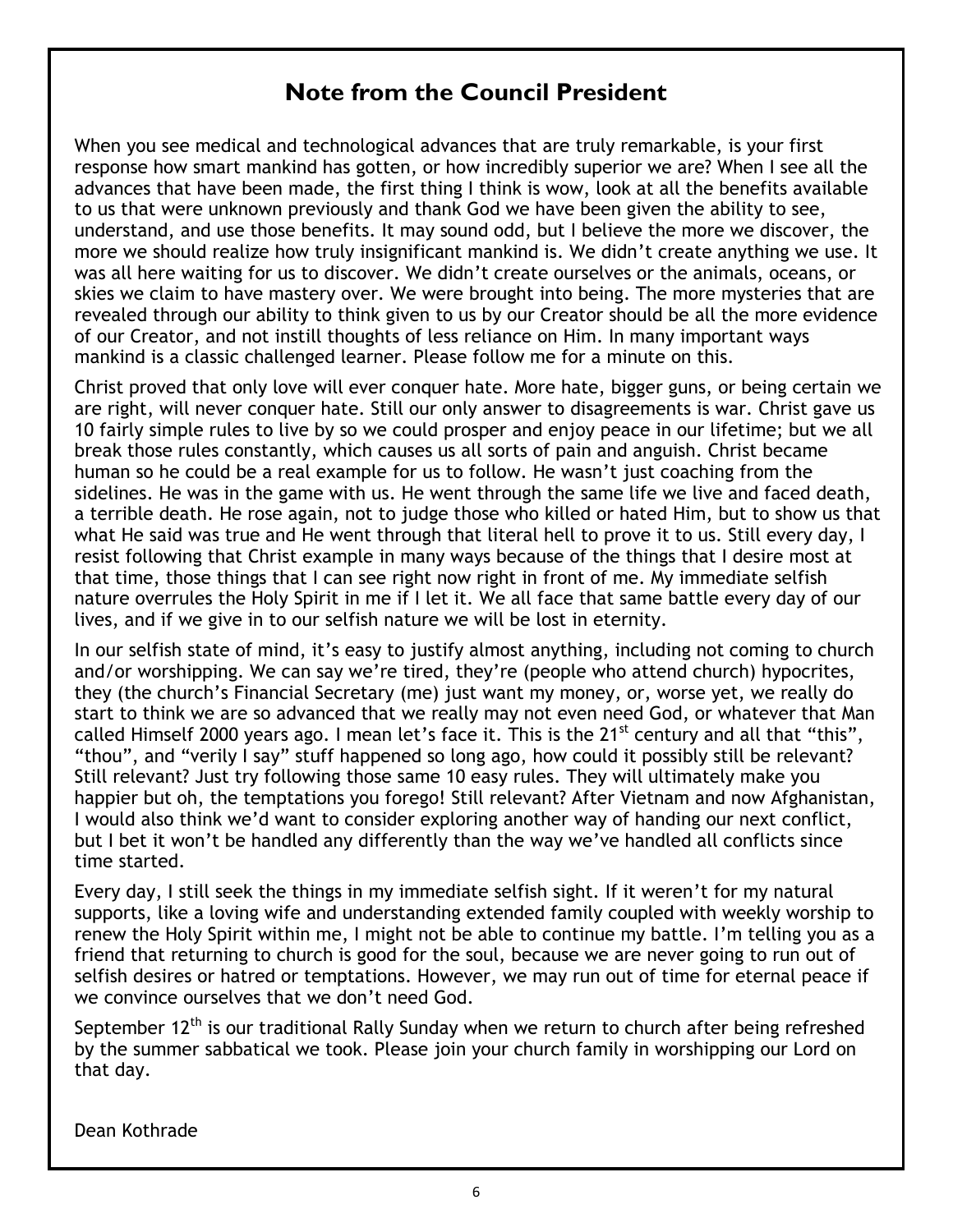# SEPTEMBER 2021

| <b>SUNDAY</b>                                                                                                                  | <b>MONDAY</b>                              | <b>TUESDAY</b>                                          | <b>WEDNESDAY</b>                      | <b>THURSDAY</b>                          | <b>FRIDAY</b>                                                     | <b>SATURDAY</b>                                                              |
|--------------------------------------------------------------------------------------------------------------------------------|--------------------------------------------|---------------------------------------------------------|---------------------------------------|------------------------------------------|-------------------------------------------------------------------|------------------------------------------------------------------------------|
| 29                                                                                                                             | 30                                         | 31                                                      | $\mathbf{1}$                          | $\overline{c}$<br>5pm<br>Voice Lessons   | $\overline{\mathbf{3}}$<br>5pm<br>DI - SOS Meal                   | l4                                                                           |
| 5<br>National Days of<br>Prayer and Rememberance<br>9am Baptism<br>9:30am<br>Worship w/<br>Communion<br>10:30am<br>Coffee Hour | 6<br>Labor Day                             | 7                                                       | $\bf 8$                               | $\vert$ 9<br>5pm<br><b>Voice Lessons</b> | 10<br>5pm<br>DI - SOS Meal                                        | 11<br>Patriot Day<br>Emergency Number Day<br>10:00am<br><b>Crochet Class</b> |
| 12<br>9:30am<br>Worship &<br>Baptism<br>10:30am<br><b>Rally Sunday</b><br>Potluck                                              | 13<br>5pm<br>Tap Lessons                   | 14<br>10:00am<br>Quilting                               | 15                                    | 16<br>5pm<br>Voice Lessons               | 17<br>National POW/MIA<br>Recognition Day<br>5pm<br>DI - SOS Meal | 18                                                                           |
| 19<br>9:30am<br>Worship w/<br>Communion<br>& Baptism<br>10:30am<br>Coffee Hour                                                 | 20<br>5pm<br>Tap Lessons                   | 21<br>7pm<br>Council<br>Meeting                         | 22<br>American Business Womens<br>Day | 23<br>5pm<br>Voice Lessons               | 24<br>5pm<br>DI - SOS Meal                                        | 25<br>10:00am<br><b>Crochet Class</b>                                        |
| $26$<br>Gold Star Mothers Day<br>9:30am<br>Worship<br>10:30am<br>Coffee Hour                                                   | $27\,$<br>Family Day<br>5pm<br>Tap Lessons | 28<br>National Good Neighbor Day<br>10:00am<br>Quilting | 29                                    | 30                                       | ī.                                                                | <b><i>@ BlankCalendarPages.com</i></b>                                       |